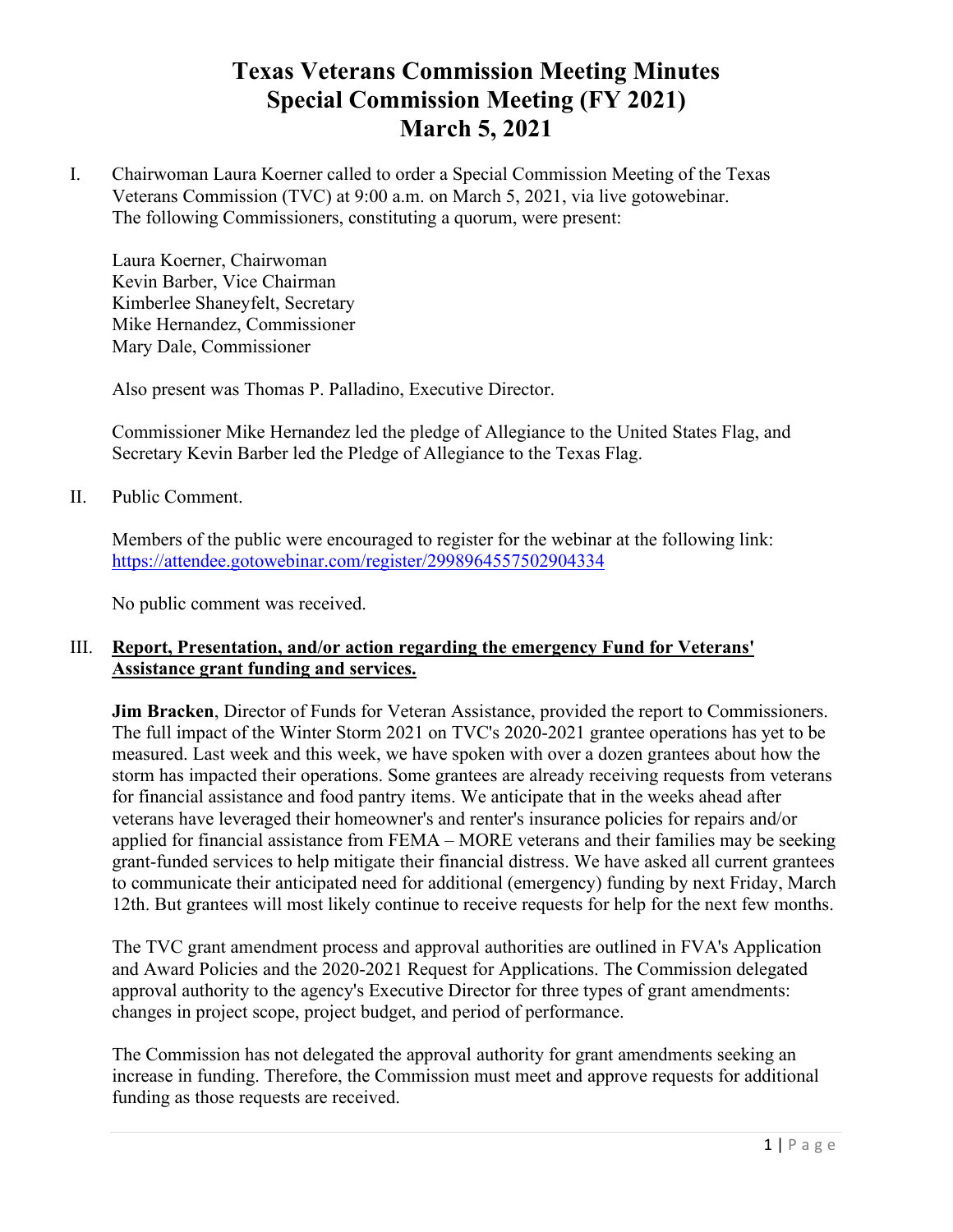Looking at the Emergency Funding Request form, 25% of the current grant award is reflected because there is roughly one quarter left in the grant year. This is the same threshold used last year when emergency funding was approved for grantees during the start of the COVID-19 pandemic. It worked fine. As an illustration, two grantees requested and received 25% of their grant award, and when that 25% of additional funds were expended, they requested an additional 25% and were both approved. This request form, along with a job aid, is ready to distribute to select grantees pending the outcome of today's meeting.

**FVA recommends** the Commission approves the activation of FVA's emergency funding process effective today, with a proposed ending date of May 7, 2021 – a 9-week window for grantees experiencing an increase in demand for services to seek additional funding if required.

**FVA recommends** that all organizations and units of local government with 2020-2021 grants in General Assistance, Veteran County Service Officer, and Housing for TX Heroes programs be invited to apply. These three grant programs address CRITICAL SERVICES to veterans as we have described previously.

**FVA requests** the Commission consider delegation of approval authority to the TVC Executive Director for emergency funding to allow expeditious processing of the requests (as quickly as the same business day).

*Question - Chairwoman Laura Koerner: So, this only applies to currently approved grantees for the 2020 year? It is not going to be giving new grants to new organizations that we have not vetted yet, is that correct?* 

*Answer - Jim Bracken: That's correct, ma'am. It only applies to our current grantees.*

*Discussion – Chairwoman Laura Koerner: This is the second year we are going to implement this emergency process that we thought we were only going to have to do once. So, I was thinking if this time around it becomes successful, I'll work with Tom Palladino to get it on the agenda at a later meeting, where we may make this a permanent process. So that we don't have to approve the process every single time and either add it to our rules or procedures wherever appropriate so that this standard emergency process will be there. An if we have done it twice in a row and it worked well, I think that would be a good approach.*

*Discussion – Executive Director Tom Palladino: I think the guidance for the rule for this procedure is excellent, and we'll have that prepared for the August meeting for the Commissioners to review. This procedure worked very well last March, April, May of 2020. So, I anticipate that this procedure will work again very well this time around.*

| <b>MOTION:</b>      | Approve the emergency funding process as presented effective today,   |
|---------------------|-----------------------------------------------------------------------|
|                     | March 5th through May 7th, 2021, for the 2020 to 2021 grantees in the |
|                     | General Assistance, Veteran County Service Officer, and Housing for   |
|                     | Texas Heroes programs.                                                |
| <b>MADE BY:</b>     | Vice-Chair Kevin Barber                                               |
| <b>SECONDED BY:</b> | Secretary Kimberlee Shaneyfelt                                        |
| <b>ACTION:</b>      | The motion passed unanimously                                         |